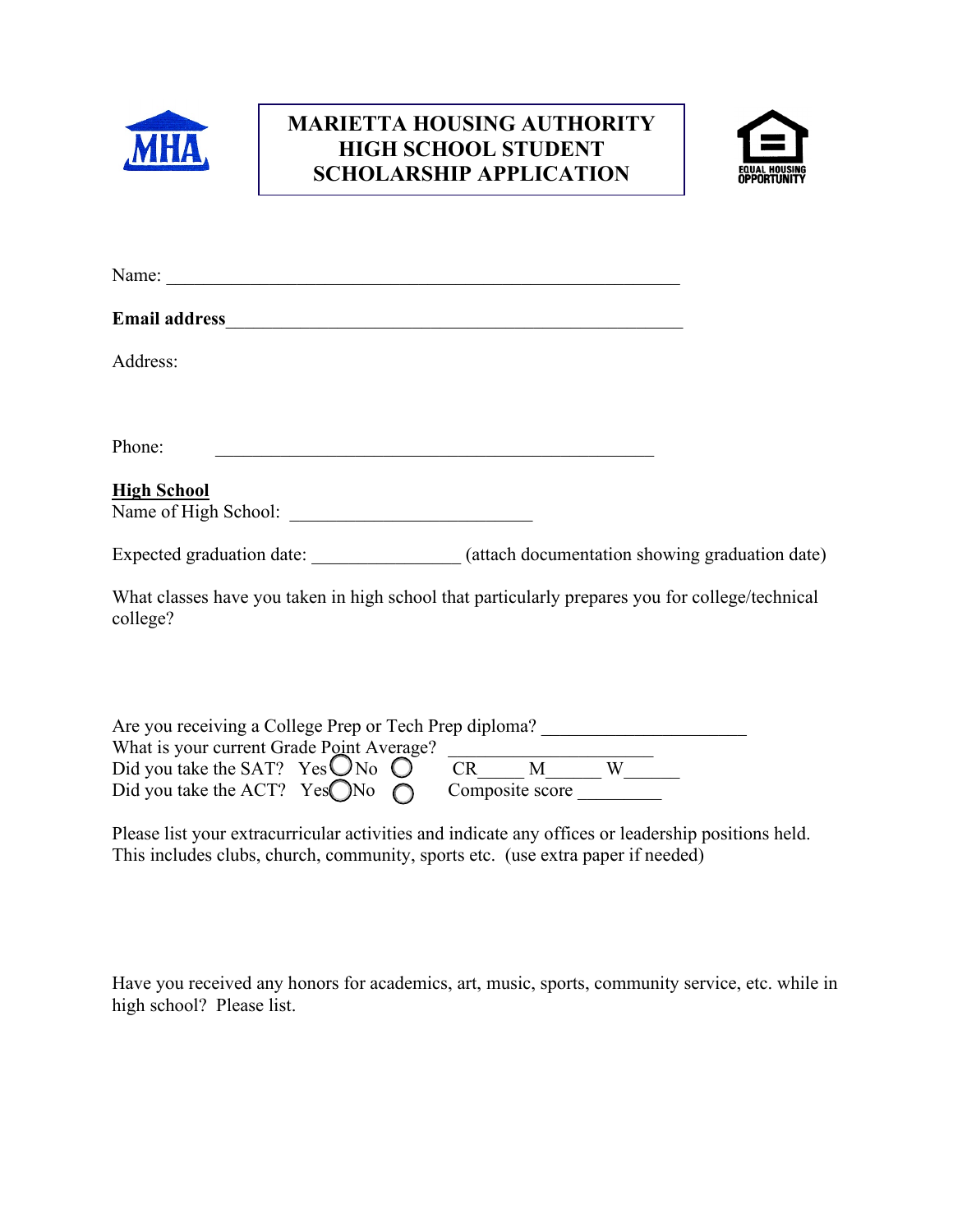### **College/Technical College**

Type of Scholarship you are applying for:  $O$ Academic or  $O$ Technical/Vocational

Please list the colleges or technical colleges to which you have applied for admission:

|    | Accepted? Yes |     | Pending |
|----|---------------|-----|---------|
|    | Accepted? Yes |     | Pending |
| 3. | Accepted?     | Yes | Pending |

What is your intended major?

### **Required Support Information:**

- **High School Transcript**
- **Typewritten essay explaining which of these four factors motivate you to attend college and why? (Knowledge, Challenge, Recognition, Responsibility/Autonomy).**
- **Copy of SAT/ACT scores**
- **One letter of reference (teacher, employer, minister, or anyone with significant knowledge of the applicant).**

Applications will be considered incomplete if all required documentation is not provided. Incomplete applications will not be considered.

## **Eligibility:**

Current participants in housing assistance administered by the Marietta Housing Authority are eligible to apply.

By Submitting this application, I give the Marietta Housing Authority permission to use my name in matters relating to the promotion of this scholarship.

Applicant Signature: \_\_\_\_\_\_\_\_\_\_\_\_\_\_\_\_\_\_\_\_\_\_\_\_\_\_\_\_\_\_\_\_\_\_\_\_\_

Date: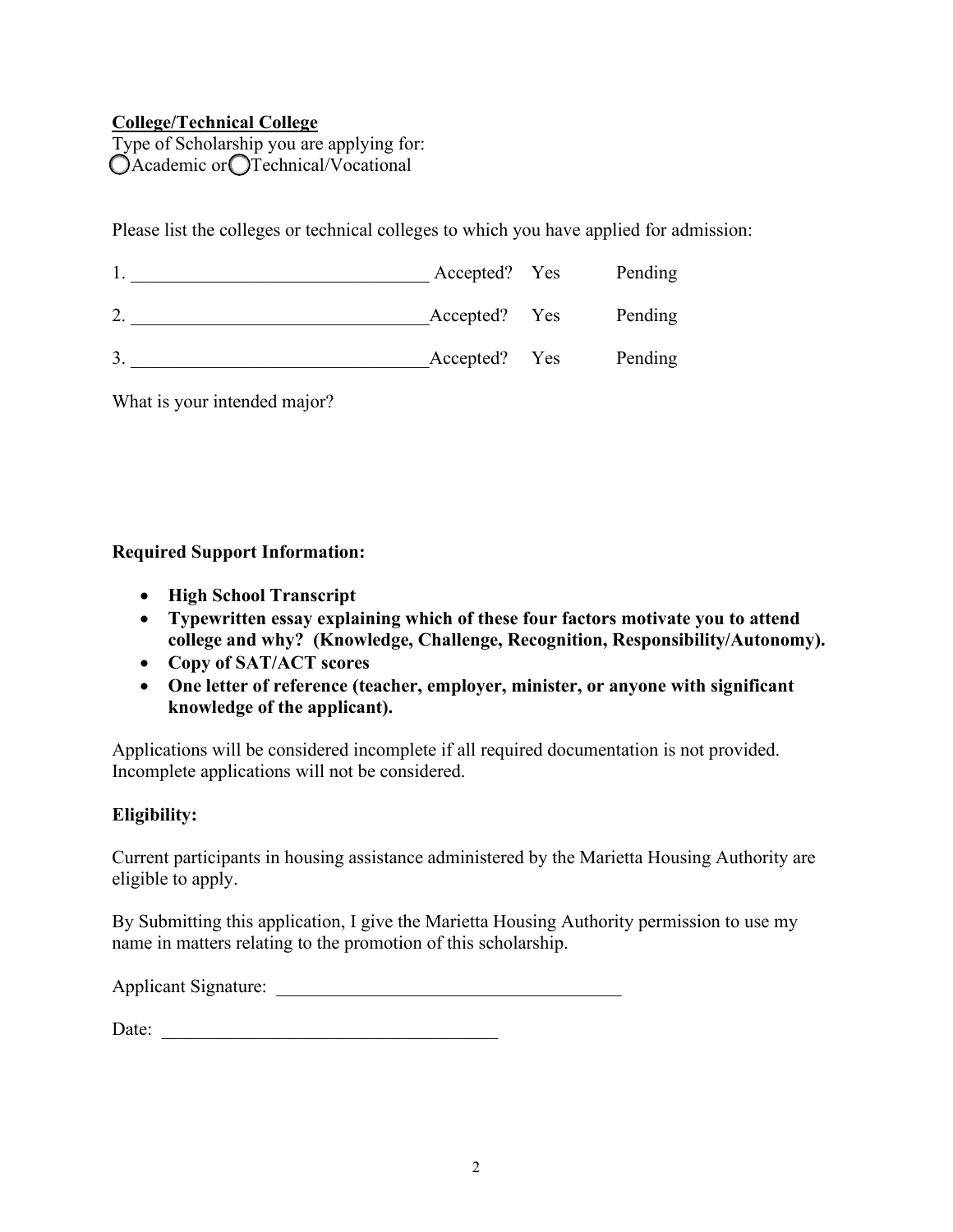## APPLICATIONS MUST BE SUBMITTED BY FEBRUARY 28, 2022

#### Scholarship Applications should be submitted to the Scholarship Committee at 95 Cole Street, Marietta GA 30060.

#### SCHOLARSHIP GUIDELINES

Each year the Board of Commissioners for the Marietta Housing Authority will make available scholarships for post-secondary education (excluding post graduate degrees and second undergraduate degrees). The scholarship may be used for any two or four-year program at an accredited college, university, trade, or technical school within the United States. Students must be full time students and meet a level exceeding academic probation to continue receiving funding after the initial award.

To Qualify, applicants must be:

Students from Marietta and Cobb County schools that participant in housing assistance administered by the Marietta Housing Authority will be eligible for an award.

Demonstrate scholastic promise by academic achievement which predicts success in his/her chosen field of study.

Student must be a full-time student.

The applicant must be accepted by an accredited institution of higher education.

Scholarship recipients have 18 months to use scholarships.

The scholarship will be transferred directly to the institution chosen by the student and may be used to pay for tuition, fees, books, room and/or board.

If the combined total of all expenses is less than the amount granted, the remainder must be returned to the Marietta Housing Authority Scholarship fund. Should the recipient withdraw from school or be dismissed for any reason, the balance of the grant must be returned to the Authority.

Once the grant funds are depleted, the applicant is encouraged to apply for additional grants from the Marietta Housing Authority to complete his/her education.

Incomplete applications will not be considered.

Scholarship Applications should be submitted to the Scholarship Committee at 95 Cole Street, Marietta GA 30060

Scholarship Committee: Dinah King Regina Delay, Ph.D. Sauncerae Cameron Danita Austin Noel Taylor